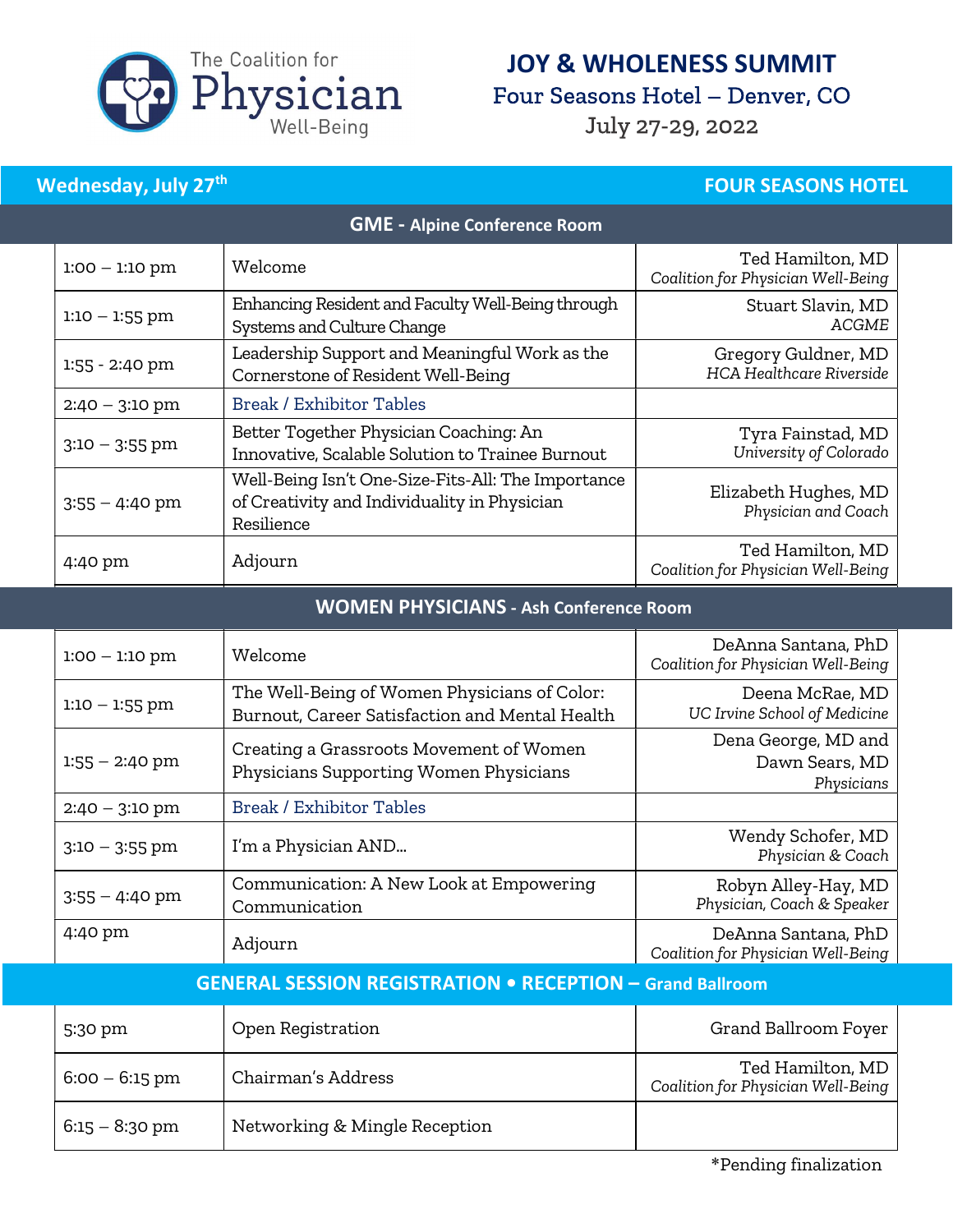

## JOY & WHOLENESS SUMMIT

Four Seasons Hotel - Denver, CO

July 27-29, 2022

| Thursday, July 28 <sup>th</sup> |                                                                                                                | <b>FOUR SEASONS HOTEL</b>                                                               |
|---------------------------------|----------------------------------------------------------------------------------------------------------------|-----------------------------------------------------------------------------------------|
| $7:00 - 8:00$ am                | <b>Breakfast</b>                                                                                               | Cottonwood                                                                              |
|                                 | <b>GENERAL SESSION - Grand Ballroom</b>                                                                        |                                                                                         |
| $8:00 - 8:10$ am                | Welcome                                                                                                        | Ted Hamilton, MD<br>Coalition for Physician Well-Being                                  |
| $8:10 - 8:25$ am                | Devotional/Reflection                                                                                          | Leonty Ostapovich, MD                                                                   |
| $8:25 - 9:25$ am                | Physician Well-Being 2.0                                                                                       | Tait Shanafelt, MD<br>Stanford University                                               |
| $9:25 - 10:00$ am               | Break / Poster Session / Exhibitor Tables                                                                      |                                                                                         |
| $10:00 - 11:00$ am              | Wellness Centered Leadership                                                                                   | Tait Shanafelt, MD<br>Stanford University                                               |
| $11:00$ am $-12:00$ pm          | Long Walk Out of the Woods                                                                                     | Adam Hill, MD<br>Riley Hospital for Children & Indiana<br>University School of Medicine |
| $12:00 - 1:00$ pm               | Lunch                                                                                                          | Cottonwood                                                                              |
| $1:00 - 2:00$ pm                | Medicus Integra Awards<br>Texas Health Physicians Group<br>Bon Secours Mercy Health Medical Group<br>$\bullet$ | Ted Hamilton, MD<br>Dianne McCallister, MD<br>Coalition for Physician Well-Being        |
| $2:00 - 2:45$ pm                | Trust Transformation Part 1                                                                                    | Omayra Mansfield, MD<br>Roy Reid<br>Advent Health                                       |
| $2:45 - 3:15$ pm                | Break / Poster Session / Exhibitor Tables                                                                      |                                                                                         |
| $3:15 - 4:00$ pm                | Trust Transformation Part 2                                                                                    | Omayra Mansfield, MD<br>Roy Reid<br>AdventHealth                                        |
| $4:00 - 4:45$ pm                | Overcoming Self-Judgment with Self-<br>Compassion                                                              | Al'ai Alvarez, MD<br>Stanford University                                                |
| $4:45 - 5:30$ pm                | Physician Leaders: How to Find Your Voice,<br>Have a Positive Influence, and Make a<br>Transformational Impact | Vandna Jerath, MD<br>Parker Adventist Hospital                                          |
| 5:30 pm                         | Adjourn                                                                                                        | Ted Hamilton, MD<br>Coalition for Physician Well-Being                                  |

\*Pending finalization